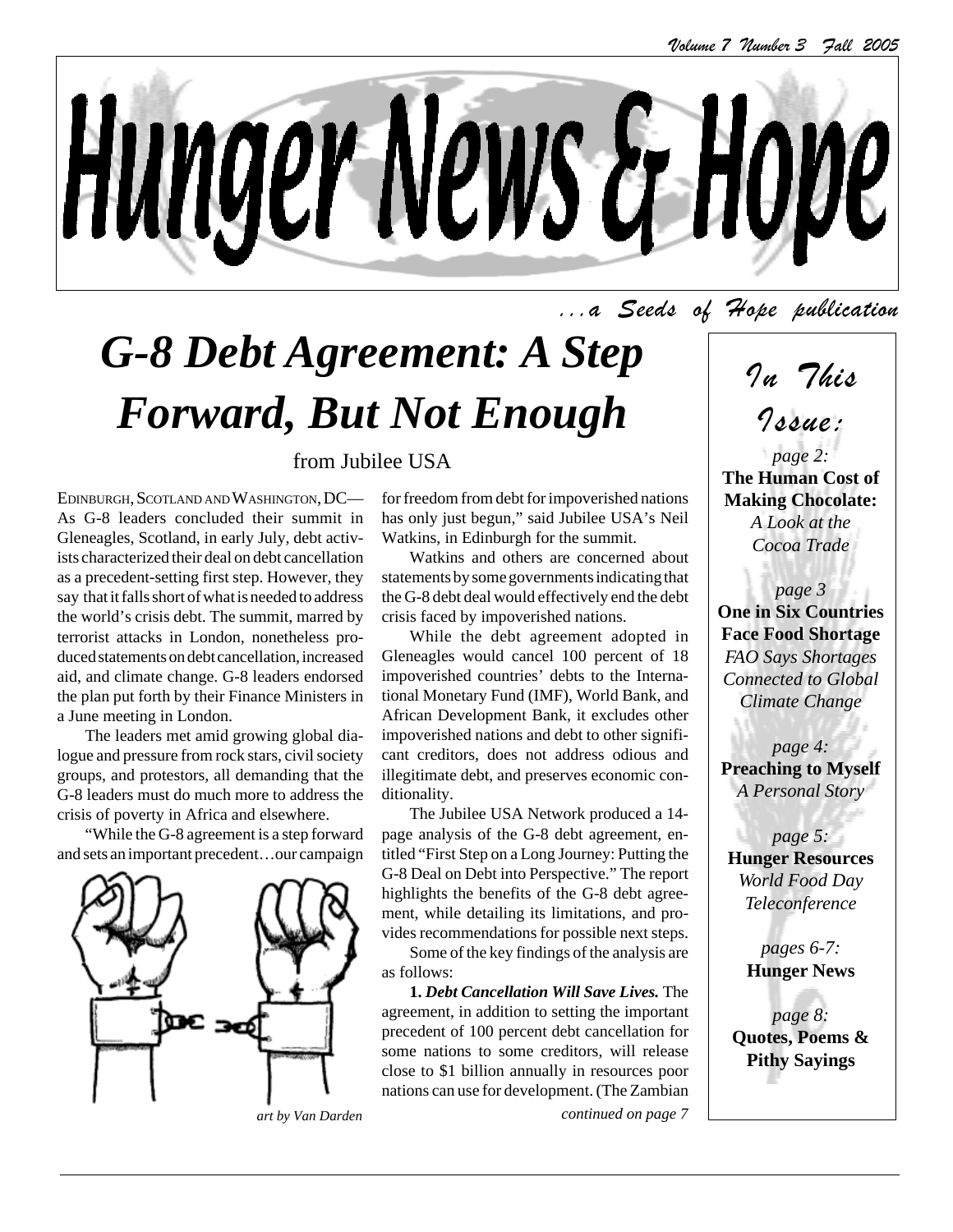# **A Look at the Cocoa Trade**

by Jessica Garza

## *The Human Cost of Making Chocolate*

 $A$ <sup>ll the</sup> public usually hears are catch phrases like "They melt" in your mouth, not in your hands." Consumers are mostly unaware of the human costs of making chocolate treats.

The majority of the world's chocolate is manufactured along Africa's northwestern coast. Companies like Nestle, Archer Daniels Midland, and Cargill own production facilities for cocoa beans there.

Chocolate manufacturers generally grow cocoa beans in Africa and ship them to the US for manufacturing. This is partly because a suitable growing environment does not exist on the North American continent.

Another reason for growing the beans in Africa is the cheapness of the labor. A large number of the people who farm the cocoa fields of the Ivory Coast are children—children as young as six years old.

Sadly, the majority of these children are employed involuntarily. Many of the workers have been kidnapped and sold into slavery. They are taken from slums and ghettos in the cities and sold to farm managers for about US\$30. A significant portion of this slave trade seems to be taking place in Mali.

## *Divine Chocolates*

In answer to the problem of unfair trade practices in the cocoa industry, a co-op of small farmers in Ghana formed cocoa industry, a co-op of small farmers in Ghana formed *Kuapa Kokoo* in the early 1990s. The name means "good cocoa farmers." The company seeks to harvest, transport, and market their own cocoa beans. The mission of Kuapa Kokoo is to ensure proper trade practices and avoid exploiting growers.

The Good Cocoa Farmers also work to nurture partnerships. An alliance formed by such partners allowed the Day Chocolate Company to enter the European Market for mainstream consumers with the Divine Chocolate bar in October 1998. The company uses cocoa produced in Ghana, which they claim is of the highest quality *[see the photo of Ghana cocoa on this page]*. In the past year, the company gained the ability to ship the chocolate year-round.

In addition to marketing fair-trade chocolate, Kuapa Kokoo also publishes resources to educate consumers about fair-trade practices and the global cocoa business. Kuapa Kokoo leaders say that they would like to be successful in the confectionery world, but that good ethical business is of supreme importance. (*Source: Divine Chocolate.com, World Hunger Relief, Inc.)*



*Above: A cocoa tree. This farm is located just outside of Kumasi, Ghana. Photo courtesy of a Ghana cooperative called the Xtreme Team, with thanks to Ben Bryant.*

Nearly 15,000 children are estimated to be producing half of the world's chocolate. Advocates say that most of them never see a penny of the money they have earned. They are helpless to ask for their wages, or their liberty. They have no voice.

Many of these young slaves are given machetes and expected to harvest cocoa beans with no training, so they come back from the fields with gaping wounds. They also experience heat exhaustion. They carry 30-pound sacks of cocoa that leave scars all over their backs. They are malnourished—many of them seriously so.

In Mali—a Western African country next to the coastal countries of Cote d'Ivoire, Senegal, and Guinea—officials have set up a foundation to help end the forced servitude. The

*Recent estimates reported that the chocolate industry produced cocoa beans from Western Africa totaling 344 million dollars. Some of these are complicit in the slave trade and some of them are not.*

"Save the Children Fund" works to bring about global awareness of the problem. Their aim is to get consumers of the world to think about what they are buying.

These officials, however, say that they are finding among consumers a lack of interest in the welfare of cocoa workers. A foundation publication says, "If the will [were] there, the problem could be fixed within a month." In spite of this obstacle, the group is optimistic about educating the world's consumers to save Malian children.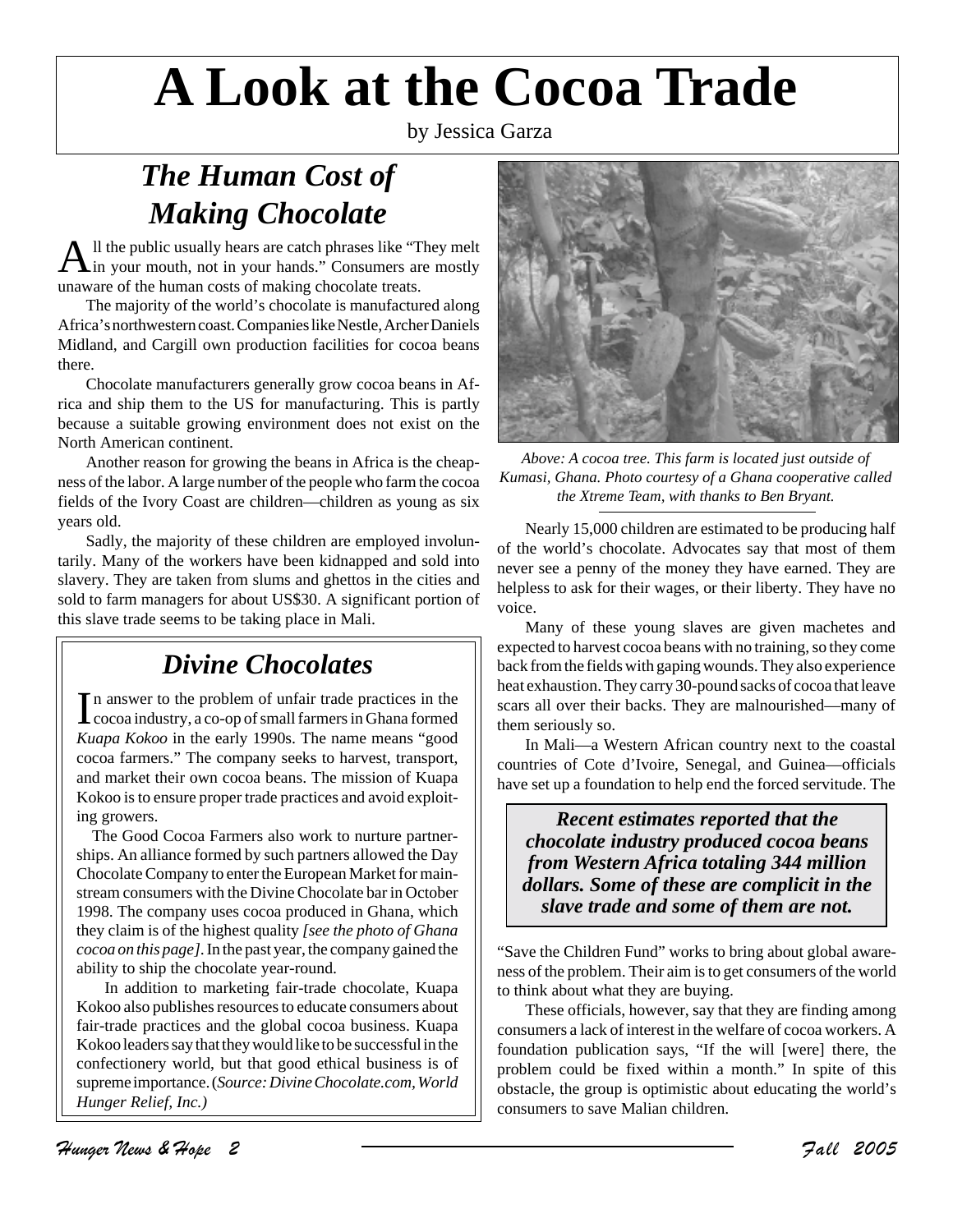At least some officials at major chocolate makers in the US are aware of the problems in the cocoa fields. Companies like Hershey's and M&M/Mars signed international protocol documents agreeing to regulate the practice of child labor by July 2005.

However, activists say that this agreement, known as the Harkin-Engel Protocol, will not ensure that the chocolate from those companies is not harvested by children. At press time, a few weeks since the deadline, analysts say that fair-trade chocolate is on the rise, but see little progress in the child labor issue. *[For the full text of a recent report, see www.globalexchange.org.]*

Just two years ago, the chocolate industry produced cocoa beans from Western Africa totaling 344 million dollars. Some of these are complicit in the slave trade and some of them are not.

Some chocolate manufacturers, like Divine Chocolate *[see the sidebar on page 2]* produce certified fair-trade chocolate. It is important that those of us who are interested in a more just world find out how our chocolate got to us.

Several church organizations, such as Lutheran World Relief, have launched fair-trade chocolate projects. Many others include chocolate in larger fair-trade projects.

*—Jessica Garza, now a youth minister in North Dallas, is a recent graduate of Baylor University's professional writing program. Sources: BBC News; Global Exchange, Lutheran World Relief (www.lwr.org/chocolate), Divine Chocolate, Jubilee Chocolates. For practical ideas, see "Ten Ways to Support Fair Trade" at www.witherspoonsociety.org, a Presbyterian web site.*

## *Jubilee Chocolates*

G Cheal People; Amazing Chocolates." That's the<br>slogan for Jubilee Chocolates, a Philadelphia-based<br>company started by John and Kira Doyle.<br>Kira Doyle was overseeing gardening projects for slogan for Jubilee Chocolates, a Philadelphia-based company started by John and Kira Doyle.

Kira Doyle was overseeing gardening projects for inner-city schools when John started the chocolate company. Immediately the couple saw a gardening project as one way to keep their ingredients free of unfair trade practices, while involving local children.

Jubilee Chocolates has become a big sensation to students at Drew elementary school. Almost all children love chocolate, but this is not the reason they support the company. The school is partnering with the Urban Nutrition Initiative, which has organized a number of gardening projects with several schools, to grow mint for them.

The Drew Elementary mint garden is not the only way the Doyles participate in fair trade. They use ingredients from local farmers on a regular basis.

The actual chocolate comes from a special blend from Valrhona beans, along with three other types of fair-trade brands. The Doyles refuse to purchase any cocoa from countries still employing child labor. (*Sources: Chocolates.com; article by Jane Kendall in* Greenwich.)

# **One in Six Countries Facing Food Shortage** *Global Climate Change Cited*

ROME, ITALY—According to UN scientists, one in six countries in the world face food shortages this year because of severe droughts that are connected to global climate change.

In a stark message for world leaders shortly before the July G-8 summit, Wulf Killman, of UN Food and Agriculture Organisation's (FAO) climate change group, said that recent droughts across Africa, central America, and southeast Asia are part of an emerging pattern.

The global food shortage monitors of the FAO and the US government agree that 34 countries are now experiencing droughts and food shortages, and others could join them. These groups say that up to 30 million people will need assistance because of droughts and other natural disasters.

The UN says the worst affected countries include Ethiopia, Zimbabwe, Malawi, Eritrea, and Zambia, a group of countries where at least 15 million people will go hungry without aid. Niger, Djibouti, and Sudan also face food shortages. Many countries have had their worst harvests in more than 10 years and are experiencing droughts more frequently.

Climate change could also trigger the growth of deserts in southern Africa, as global warming causes the Kalahari to spread. A report published in *Nature Today* predicts shifting sands across huge tracts of Botswana, Angola, Zimbabwe, and western Zambia.

Severe droughts have also badly affected crops in Cuba, Cambodia, Australia, Afghanistan, Vietnam, Morocco, Guatemala, Honduras, and Nicaragua. According to the UN's early warning system for famines, 16 countries—including Peru, Ecuador and Lesotho—face "unfavourable prospects."

In Europe, one of the worst droughts on record has hit Spain and Portugal and halved some crop yields. Both countries have applied to the EU for food assistance. In Morocco the same regional drought has devastated farming. Researchers are re-

porting a general drying of the land and growth of desertification in the Mediterranean region. "The 20-year average clearly shows a dramatic increase of desertification and drought," said Professor Giovanni Quaranta, an agricultural economist at the University of Basilicata in southern Italy.

*—from the UN Food and Agriculture Organisation, a story by John Vidal and Tim Radford in* The Guardian

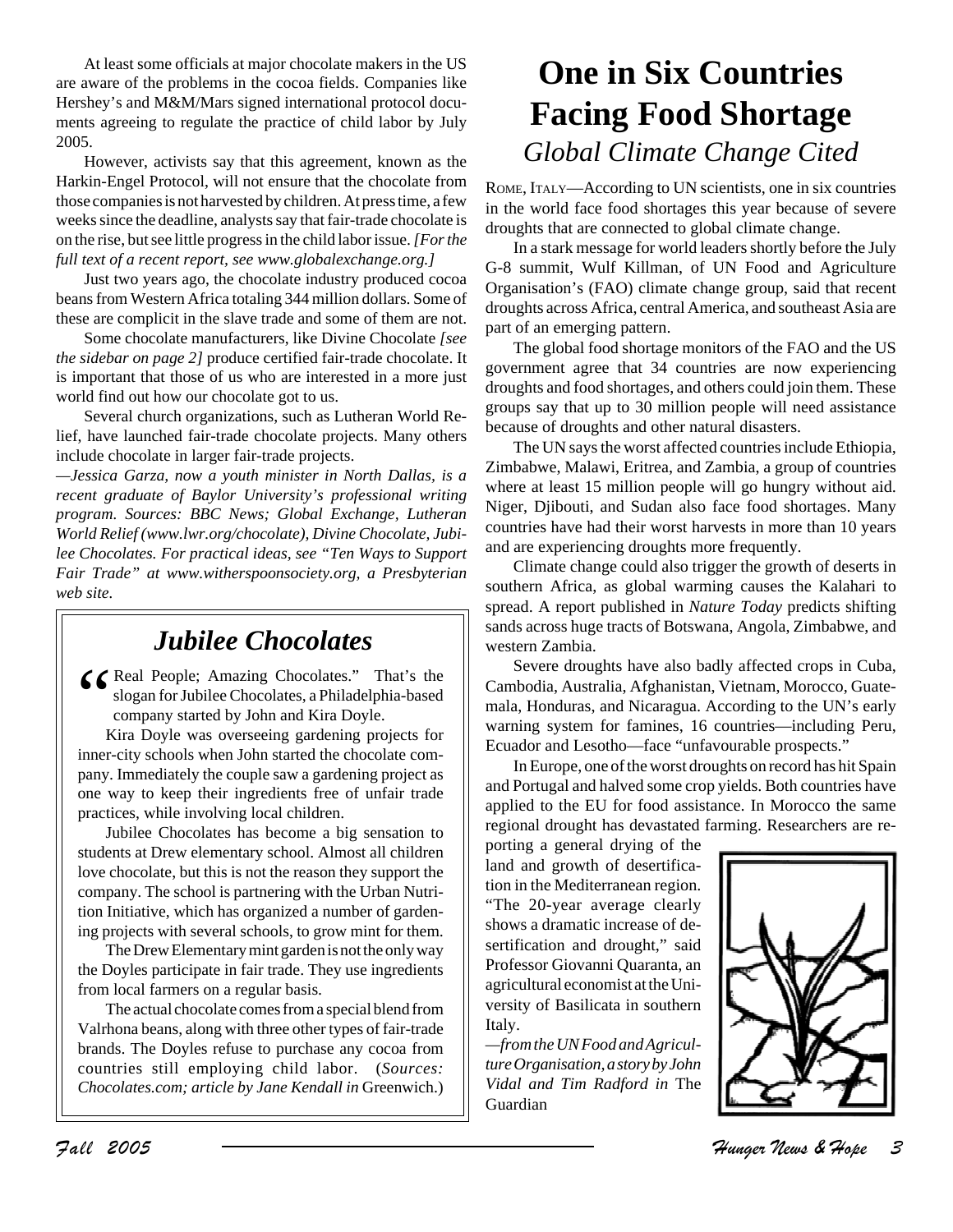# *Preaching to Myself*

by Jonathan Hal Reynolds

I played Jesus in a Christmas pageant<br>
while I was in college. I wasn't a while I was in college. I wasn't a member of the church that sponsored the pageant, but I worked with their youth during the school year and in the summers.

In the weeks leading up to the pageant, I had this radical fantasy that I would unexpectedly jump down from the cross (without telling the director or any of the other actors beforehand) and preach to the congregation—full of businessmen and lawyers who knew very well the color of money—in a way that I believed Jesus would talk to the Church today.

My fantasy went something like this: I would be standing with my arms stretched out on the cross about to say my final words to God before I died, "It is finished." But instead of saying, "It is finished," I would say, "It's…not finished."

Then I'd freak everybody out by hopping down off the cross, walking out into the crowd, and preaching to them about how ridiculous it was that they paid \$15,000 for a Christmas pageant when there are starving children downtown who could have eaten all year with that money.

And then I would have told them that it was absolutely ridiculous for them to spend \$8,000,000 on a new sanctuary when they weren't even filling up the sanctuary they had right now.

And who needs a workout arena in your church? I mean, come on! You can join the Y! (Can you imagine Jesus telling someone to go join the Y?)

But then I started thinking again. By preaching to the Church, I would have been preaching mostly to myself. I have just as many, if not more, useless possessions and selfish spending habits as anyone else I know.

What was, and is, holding me back from selling my DVD player, my truck, my guitars to feed the hungry? What holds us all back?

Anyway, when it came time for the Christmas pageant, I didn't live out my fantasy. I was a good boy and said my lines the way they were written, "It is finished."

*—Jonathan Reynolds, a recent graduate of Baylor University's professional writing program, spent two semesters writing for Seeds of Hope Publishers. This story is part of an article titled*

*I would be standing with my arms stretched out on the cross about to say my final words to God before I died, "It is finished." But instead of saying, "It is finished," I would say, "It's…not finished."*

> *"Homelessness, Christmas Pageants, and the Color of Money" printed in the Summer 2005 issue of* Baptist Peacemaker*. The first part of the article, "My Weekend on the Streets," appeared in the spring 2005 issue of* Hunger News & Hope.

*The Seeds Hunger Emphasis worship packet for 2005…*



*…introducing the art of Curtis Cannon (above), plus all the worship resources you have come to expect from Sacred Seasons.*

*Sacred Seasons is a quarterly series of creative worship tools to help raise awareness of hunger and justice issues. A year's subscription includes Advent, Lent, Ordinary Time, and a fall hunger emphasis resource. To order, call 254/ 755-7745; fax 254/753-1909; write to Seeds Publishers at 602 James, Waco, TX 76706; or email*

*seedshope@aol.com. US subscriptions are \$120. Single packets are US\$50. (Non-US subscriptions are \$135; individual packets are \$60.) For more information, see www.seedspublishers.org.*

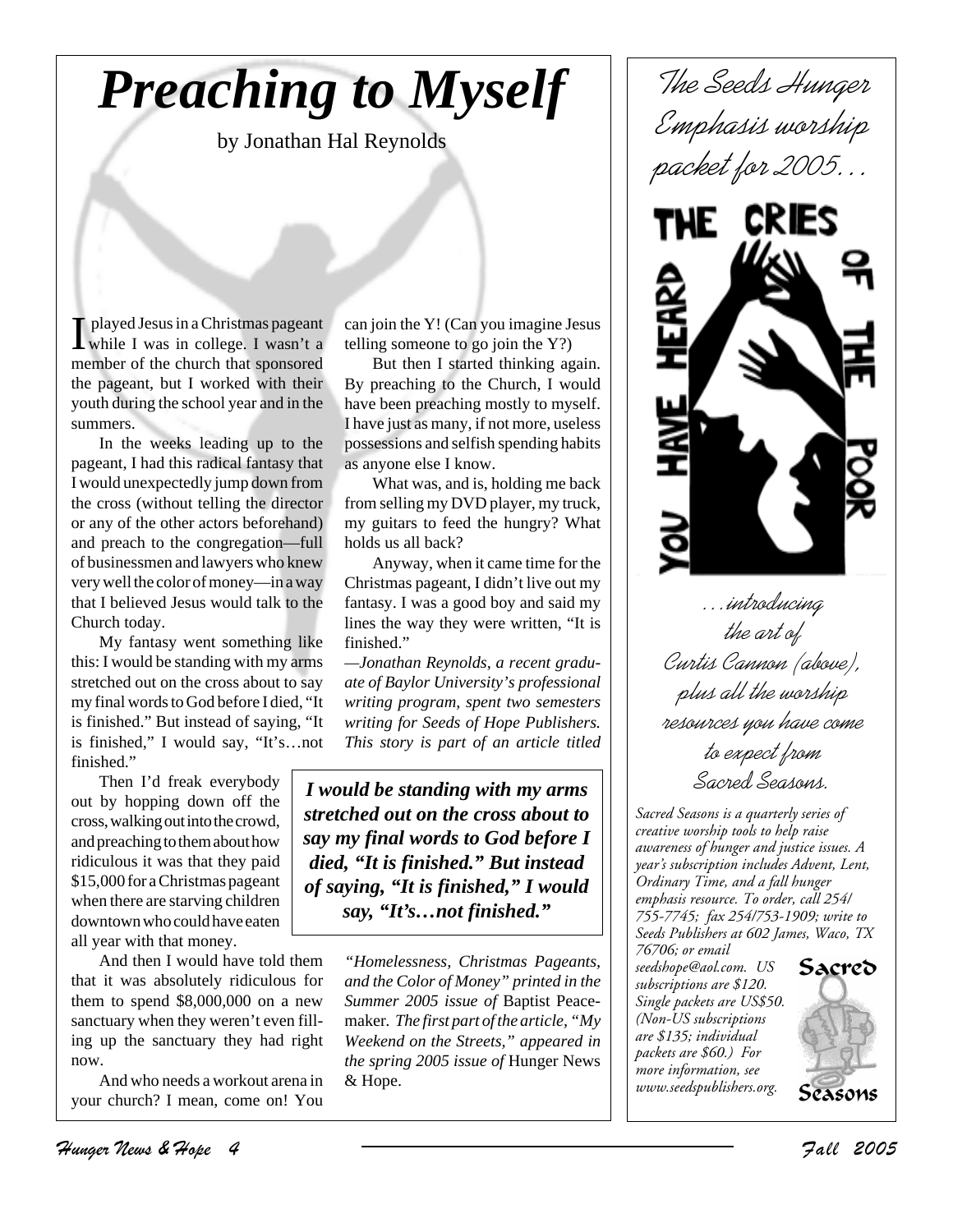## hunger resources

*Ending Hunger Now: A Challenge to Persons of Faith* George McGovern, Bob Dole, Donald E. Messer 0-8006-3782-8 Paperback, 128 pages, \$12.00 Minneapolis: Augsburg Fortress, 2005 Available October 1

This October, Fortress Press will re lease a new book by Senator George McGovern, Senator Bob Dole, and Donald Messer entitled *Ending Hunger Now: A Challenge to Persons of Faith*.

This book brings together three powerful voices behind a shared conviction: that helping the millions who lack basic provision of food has become a religious imperative and human priority. Writing for congregations and individuals of faith,



these bipartisan leaders  $GORGE$   $MCGOVERN$  appeal to the biblical,  $\overline{B00E}$  theological, and ethical DONALDE **MENSER** foundations of action against hunger. Informative, inspiring, and filled with practical suggestions and discussion questions, the book encourages personal in-

volvement and political commitment to the cause.

Order from Augsburg Fortress; 100 South 5th Street Suite 700; Minneapolis, MN 55402; Email: (Bob Todd) toddb@augsburgfortress.org; Phone: 612/ 330-3234; Fax: 612/330-3514; Web: fortresspress.com

*The End of Poverty: Economic Possibilities for Our Time* Jeffrey D. Sachs Foreword by Bono ISBN: 1-59420-045-9 Hardcover, 396 pp New York: Penguin Press, 2005

Lane Vanderslice, editor of *Hunger Notes* (www.worldhunger.org), writes that Jeffrey Sachs's new book, *The End of Poverty: Economics for Our Time*, is an interesting and worthwhile discussion of

how to help the world's poorest people. "It combines an intellectual history of Sachs, and how he came to understand key development factors, an introduction to economic development issues, an explanation of why the poorest people and countries need assistance…and a call for action for those of us living in developed countries to do more."

Sachs, described in the March 14 issue of *Time* (with an excerpt from the book) as a "celebrity economist," has worked in Bolivia, Poland, Russia, and Africa, and is involved with promoting the UN's Millennium Development Goals.

He presents three substantial barriers that the poorest people of the world must overcome to survive: health barriers (crippling diseases such as HIV and malaria); agricultural barriers (unproductive land with no money to buy fertilizer or other improvements); and educational barriers. He insists that developed countries should help, but they (we) are not willing to ante up the money and instead blame the developing countries for their plight.

Vanderslice writes, "Sachs is angry about the current state of affairs—a minimal world response to a vast number of desperately poor people. He has written a well-reasoned book saying why this should be changed. This is by no means a perfect book, but it is a valuable one."

#### *Hunger for the Word: Lectionary Reflections on Food and Justice*

Year B Larry Hollar, Editor ISBN 0-8146-3008-1 Paperback, 219 pp incl. Scripture Index

Last fall, *Hunger News & Hope* reviewed for you *Hunger for the Word,* a collection of weekly meditations on hunger issues for Lectionary Year A. Now editor Larry Hollar has compiled another edition, this time for Year B. Passages are based on both the Revised Common and Roman Catholic Lectionaries.

Each reflection includes a reflection on the lectionary passage, a children's sermon concept, and suggestions for music. The diversity of the contributors gives the reader a colorful array of perspectives. The book is an invitation into a new mindfulness of world hunger. It is also a guide into how God's word can nurture our pursuit to feed the hungry. It is an excellent resource for teaching and worship planning, but also provides guidance for creative and mindful individual reflections on hunger and justice issues.

Another volume, written for Lectionary Year C, is forthcoming. For more information, go to www.bread.org.

The 2005 World Food Day teleconference

**REFLECTIONS ON FIGHTING HUNGER: Roads not Taken; Goals not Met; the Journey Ahead** October 14, 2005

For 25 years, the US Committee for World Food Day (WFD) has provided a timely, informative national teleconference near October 16. This year author and critic Frances Moore Lappé will offer perspective on the human-made causes of hunger and the significance of our every day choices in creating a world free of hunger.

Components of the event include (1) a Study/Action Packet with bibliography; (2) the three-hourtelecast; and (3) the teleconferencereport. Continuing Education Credits are available. For more information, optowww.worldfoodday.org. The site offers details on this year's subject and speaker, 25 years' worth of WFD cartoons by Tom Wilson, and other WFD art [see the art on this page by Ted Egri]. To participate in this year's event, contact Patricia Young at 202/653-2404.

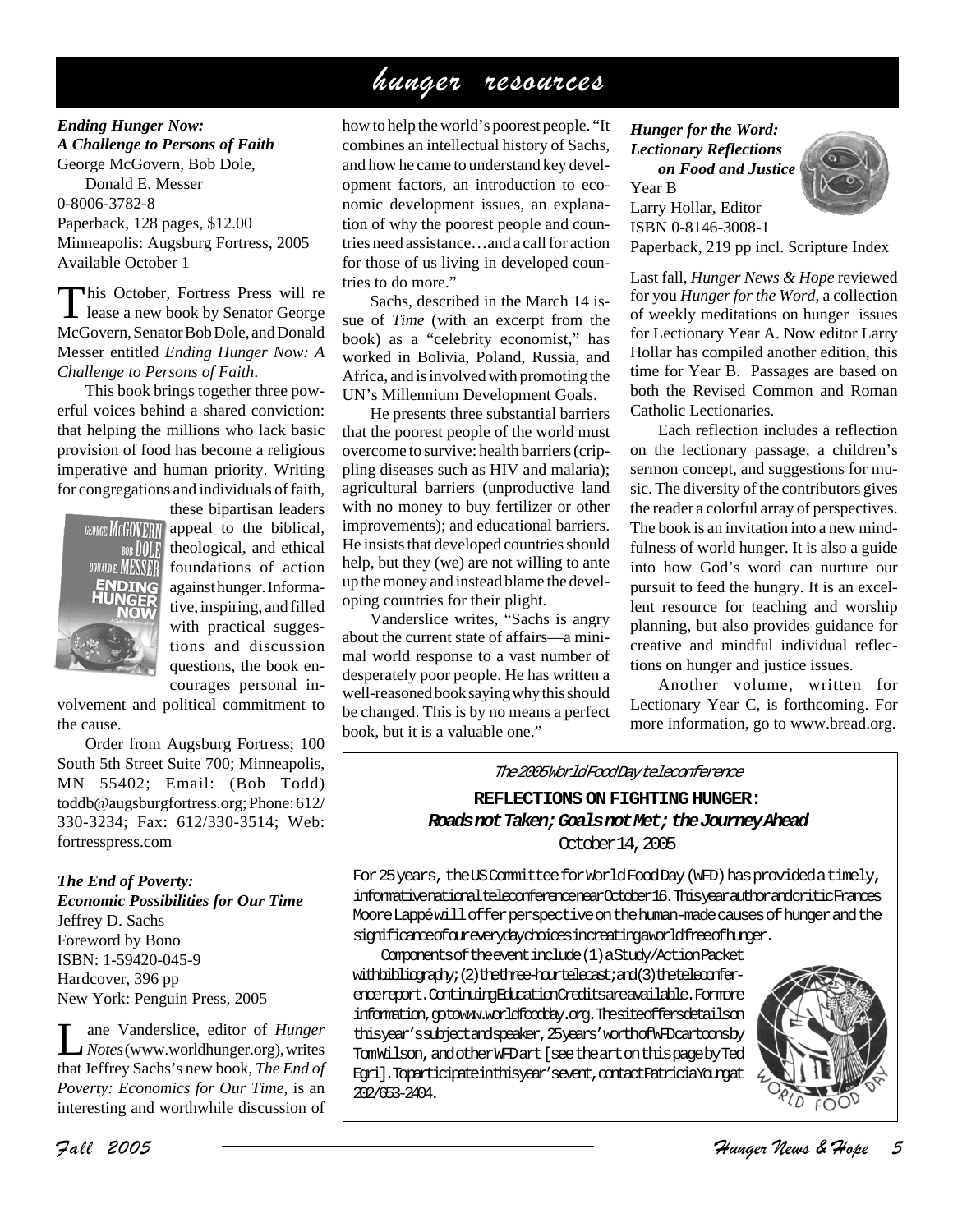# **Boycotts Can Make a Difference**



*NC Mount Olive Pickle Boycott Brings Precedent-Setting Agreement*

RALEIGH, NORTH CAROLINA—In September 2004, after a five-year boycott led by the Farm Labor Organizing Committee of the AFL-CIO (FLOC), the committee reached a groundbreaking agreement with the North Carolina Grower's Association (NCGA) and the Mount Olive Pickle Company.

More than 8,000 "guest" farm workers in North Carolina became the first such workers in the history of the US to win union representation and a contract. It is the largest union contract in North Carolina's history.

The contract will allow the union to oversee the employment of more than 8,000 workers from Mexico who will work in North Carolina with H-2A visas through the US Department of Labor. FLOC representatives said the standards set by this agreement are significant because of the agricultural industry's almost exclusive use of undocumented workers. The agreement will cover more than 1,000 North Carolina farms.

A "side-bar agreement" will extend the influence of the contract as far as Ohio, as a pact with the Mount Olive Pickle Company increases wages to workers and prices to growers by more than 10 percent over the next three years. Most growers who contract with Mount Olive are also members of the North Carolina Grower's Association (NCGA).

The NCGA has long been accused of blacklisting workers for supporting the union and for complaining about workers' rights. To prohibit this, the agreement between NCGA and FLOC will develop a system of seniority based on number of years worked, growers' requests, and union membership.

The agreement is a new initiative to bring the North Carolina's agricultural industry together to work on issues that require investigation and long-term development. Standing committees with the NCGA and other public entities will improve housing and health care, and will examine issues of fair trade.

The Union and the NCGA will work with the Mexican government to eliminate graft, bribery, and blackmail committed by recruiters and Mexican police.

FLOC President Baldemar Velasquez stated that the agreement will set an important standard for the rest of the agricultural industry. "Everyone else almost exclusively utilizes undocumented workers and the conditions of those workers are tragic and shameful."

### *Labor Office Opened in Mexico*

MONTEREY, MEXICO—On March 17 in Monterey, Nuevo Leon, Mexico, leaders of the Ohio-based FLOC and the California-based United Farm Workers of America (UFWA) opened an office to educate Mexican guest workers in North Carolina about their newly-won rights under the 2004 agreement.

FLOC president Baldemar Velasquez and UFWA president Arturo Rodriguez marked the opening of FLOC's Monterey office as the first concrete step in making the contract reality. Representatives from several US states were also on hand.

FLOC is now overseeing the applications of more than 7,500 Mexican farm workers requesting visas to work in North Carolina. The Monterey office will inform the workers about their rights under the H-2A program in North Carolina and enforce their seniority and recruitment rights.

FLOC members in North Carolina are now the only H-2A guest workers entitled to file complaints through a grievance procedure that protects agricultural laborers and lets them quickly resolve their concerns. Grievances may also be filed in Mexico during the off-season.

*—from the National Farm Workers Movement (www.nfwm.org) and the Farm Labor Organizing Committee*

*Church Groups Lead the Way to Better Conditions for Tomato Pickers* LOUISVILLE, KENTUCKY—Three years of boycotts and protests at Taco Bell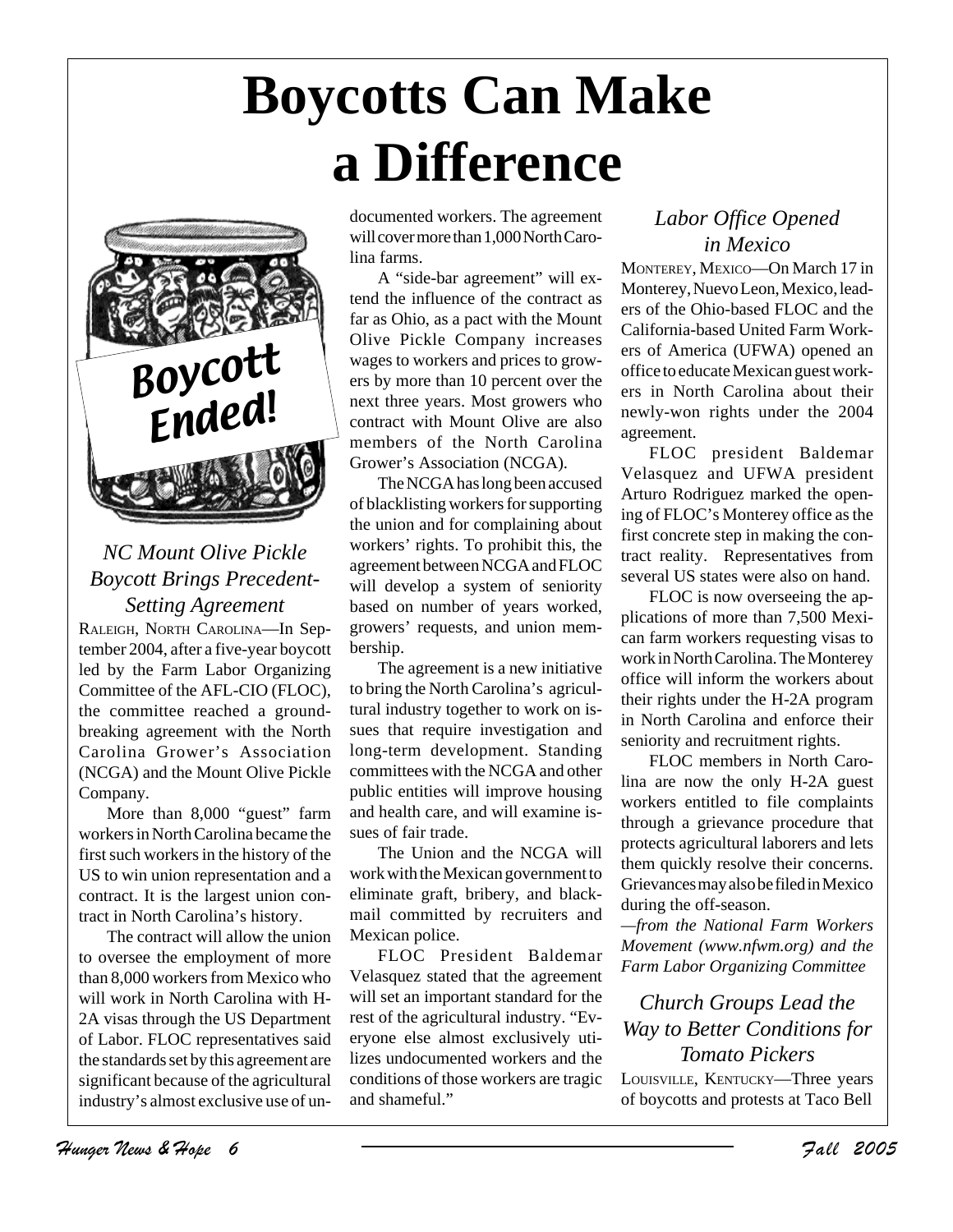restaurants across the nation—organized to support Florida tomato pickers in seeking better wages and living conditions—came to a successful end last spring.

In March, the Louisville-based Yum! Brand announced that it would pay a penny more for each pound of tomatoes it uses at its Taco Bell restaurants, that it would buy only from growers who agree to pass the surcharge on to the field workers, and that it will now play a leadership role in making conditions better for all Florida tomato pickers.

The price hike of a penny per pound doubles the wages for more than 100,000 Immokalee workers, most of whom are immigrants. Women who worked seven days a week will now be able to take weekends off.

Organizers for the Coalition of Immokalee Workers (CIW) say that the lives of the laborers will still be difficult, but that Yum! Brand's decision is a real victory.

Taco Bell's new code of conduct forbids indentured labor and calls for surprise inspections to see that human rights standards are being met. Although this will add \$100,000 per year to Taco Bell's expenses, representatives say this will not be passed along to the customer. (YUM! made over \$9 billion last year from Taco Bell alone. The company also owns Kentucky Fried Chicken and Pizza Hut.)

The company promised to work with the CIW and their supporters to influence the Florida state legislatures to pass laws requiring fairer treatment of all migrant agricultural laborers long abused by Florida's growers with near impunity.

A protest, planned for March 8, was turned into a celebration in front of the headquarters of the Presbyterian Church USA—in recognition of the leadership role the PCUSA has played in the struggle. The group was instrumental in involving the National Council of Churches and several other mainstream Protestant denominations in the boycott.

Also on hand were the members of the Jefferson Street Baptist Community at Liberty, a small Louisville congregation. Some months before the boycott ended, the church had received a promised reimbursement of \$527 from Yum! Brands for what they had spent at a local food bank to feed homeless men and women.

When the CIW marched through town to publicize the Taco Bell boycott, the church voted to publicly present the \$527 to the coalition.

*—from a story by Michael Westmoreland-White, a member of the Jefferson Street Baptist Community at Liberty in Louisville*

### *CIW Targets Farmworker Slavery in Northeastern Florida*

For the past several years CIW has been tracking instances in Florida of agricultural workers being lured into servitude and held captive. The latest report, released by the Associated Press (AP) and several other news sources, came out in June 2005.

The report cited what CIW calls slavery among workers in the white potato and cabbage fields of northern Florida. According to Laura Germino, a CIW leader, the coalition was contacted by workers at the camp, who reported the case to federal authorities.

The AP report said CIW aided authorities in the prosecution of five previous cases of farmworker slavery as well. In the most recent case, homeless men—mostly African-American—were lured to East Palatka, Florida with promises of work and held there by giving them narcotics "on credit."



## *Boycott Success Leads to Fair Food Campaign*

According to the CIW, the success of the Taco Bell boycott represents a significant step toward social responsibility in the fast-food industry. But Taco Bell is only one major buyer among many, so the CIW is launching a Fair Food Campaign, aimed at the entire industry.

On June 1, the National Council of Churches (NCC) executive board issued a call to McDonald's, Burger King, and Subway to follow the lead of Taco Bell in ensuring the human rights of the tomato pickers in their supply chain.

As former endorsers of the Taco Bell boycott, the NCC and their 45 million members from across the US have thrown their weight behind the Fair Food Campaign.

The group has called for all US fast food chains to take responsibility for the sub-poverty wages for farmworkers, as well as inhumane working conditions. (For the full statement, go to www.nccusa.org/news. For information about the letter-writing campaign, go to www.ciwonline.org/news.)

*—from the Coalition of Immokalee Workers (www.ciw-online.org), Associated Press,* The Guardian, New York Times.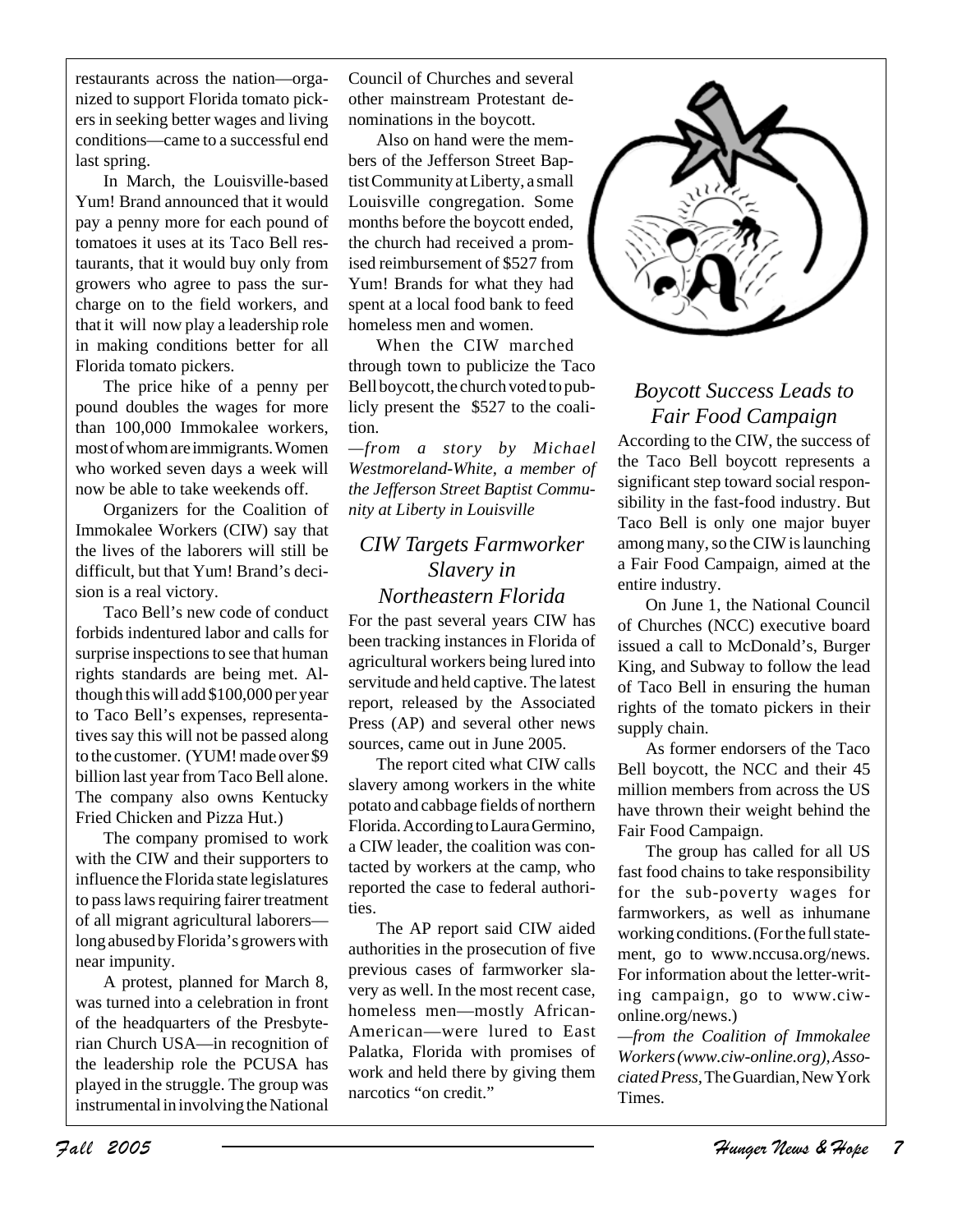## hunger news



#### **Appalachia Cuts Poverty But Prospects Still Limited**

In the last 41 years, Appalachia has eliminated poverty among its population of 23 million by half and increased high school graduation rates by 70 percent. In 1965, there were 223 "distressed" counties whose number has been reduced to 82.

Forty years and billions of dollars in public and private investments have made the difference. But unemployment, the absence of roads, and inadequate water and sewer connections have remained the largest factors limiting the region's ability to grow. The migration of high school graduates in search of better jobs is also a challenge that undermines Appalachia's prospects for future prosperity.

*—from Food Research Action Center and the* Louisville Courier-Journal *("Appalachia Then and Now," www.courierjournal.com)*

#### **Emergency Food Stamps Issued in Florida**

Hundreds of Santa Rosa County, Florida residents came for a one-time issuance of food stamps after Hurricane Dennis struck in July. The Department of Agriculture (USDA), along with local agencies, implemented a disaster Food Stamp program, distributing \$149 for a single person and \$499 for a family of four, valid for 90 days.

Eligible persons were mailed an electronic benefit card to buy groceries. The program applies to people impacted by disaster but who do not normally receive food stamps, and people who were already food stamp recipients when the storm came but need further assistance.

*—from Food Research and Action Center and the* Pensacola News Journal *("Santa Rosans to Recoup Some Losses with Disaster Food Stamps")*

### **House Reps Fear Food Stamps May Be Cut**

Leaders of a US House of Representatives panel are in a series of sessions concerning the reduction of farm spending by \$3 billion. Some lawmakers, especially Rep. Earl Pomeroy (D-North Dakota), worry that the House could target the Food Stamp Program.

The group, led by House Agriculture Committee chairman Bob Goodlatte, will assemble a package of cuts in early September based on a "vast array of options" for reductions over five years. Rep. Pomeroy is concerned that the ad hoc committee is "an unacceptable shortcut" of committee work in public session that could lead to "backdoor deals leading to nutrition cuts."

Earlier Rep. Goodlatte and Senate Agriculture Committee chairman Saxby Chambliss received a letter from the Food Research and Action Center, America's Second Harvest, and the Center on Budget and Policy Priorities, opposing the cuts. *—from Food Research and Action Center. See also "As Congress Cuts USDA Budget, Food Stamps Eyed," Reuters, July 28)*

#### **Priest Finds Ways to Help People Get Fresh Start**

Father Paul O'Brian's anti-hunger campaign, dubbed Labels Are for Jars, has had an unprecedented success in Lawrence, Massachusetts. Fr. O'Brian discovered that in this impoverished area many people have difficulty getting a fresh start in life and suffer from unemployment and poverty because they have been "labeled" by their previous experiences.

He sells T-shirts with common pejorative labels ("Homeless," "Addict," "Geek" etc.) packed in jars, which the purchasers are asked to fill with money to fight hunger. While making a point about people being too often defined based on the labels society gives them, Fr. O'Brian stresses that hunger is much more pervasive than people realize: "If you go to schools, you'll hear about children who can't concentrate; in hospitals, evidence of malnutrition."

*—from onphilanthropy.com ("Beating Hunger with the Help of Some Friends," July 22)*

#### **First Mobile Program for Homeless Children**

The Parent-Child Home Program of Suffolk County in New York has the nation's first mobile early childhood outreach program to serve homeless families who live in shelters and other emergency housing arrangements. The program sends teachers to shelters to help children and parents prepare for school.

The first strategy the program uses for children in at-risk families is to reduce hunger and improve access to health care. The program, serving 5,000 children in 145 sites nationwide, is designed to prepare children for school and help them overcome language and literacy barriers. *—from Newsday.com ("Giving Homeless a Head Start," July 17)*

### **FAO Concerned about Food Shortages in Malawi and Zimbabwe**

The Food and Agriculture Organization of the UN (FAO) is concerned about semipermanent climate changes in 34 countries *[see "One in Six Countries Facing Food Shortage" on page 3]*, but are particularly concerned about the drought situations in Malawi and Zimbabwe.

In Malawi, a government report suggests more than 430,000 tons of maize will be needed to avert the second food shortage in three years, and one in three people are expected to need help by the end of the year. Thousands of people died in 2002 and 2003 in a famine that affected the poorest and remotest people.

In Zimbabwe, where the effects of drought have been exacerbated by a deteriorating political situation, 4 million people may need help this year, according to the US government's famine early warning system.

Neighboring South Africa had a surplus this year, and many are willing to share, but distribution becomes increas*continued on page 7*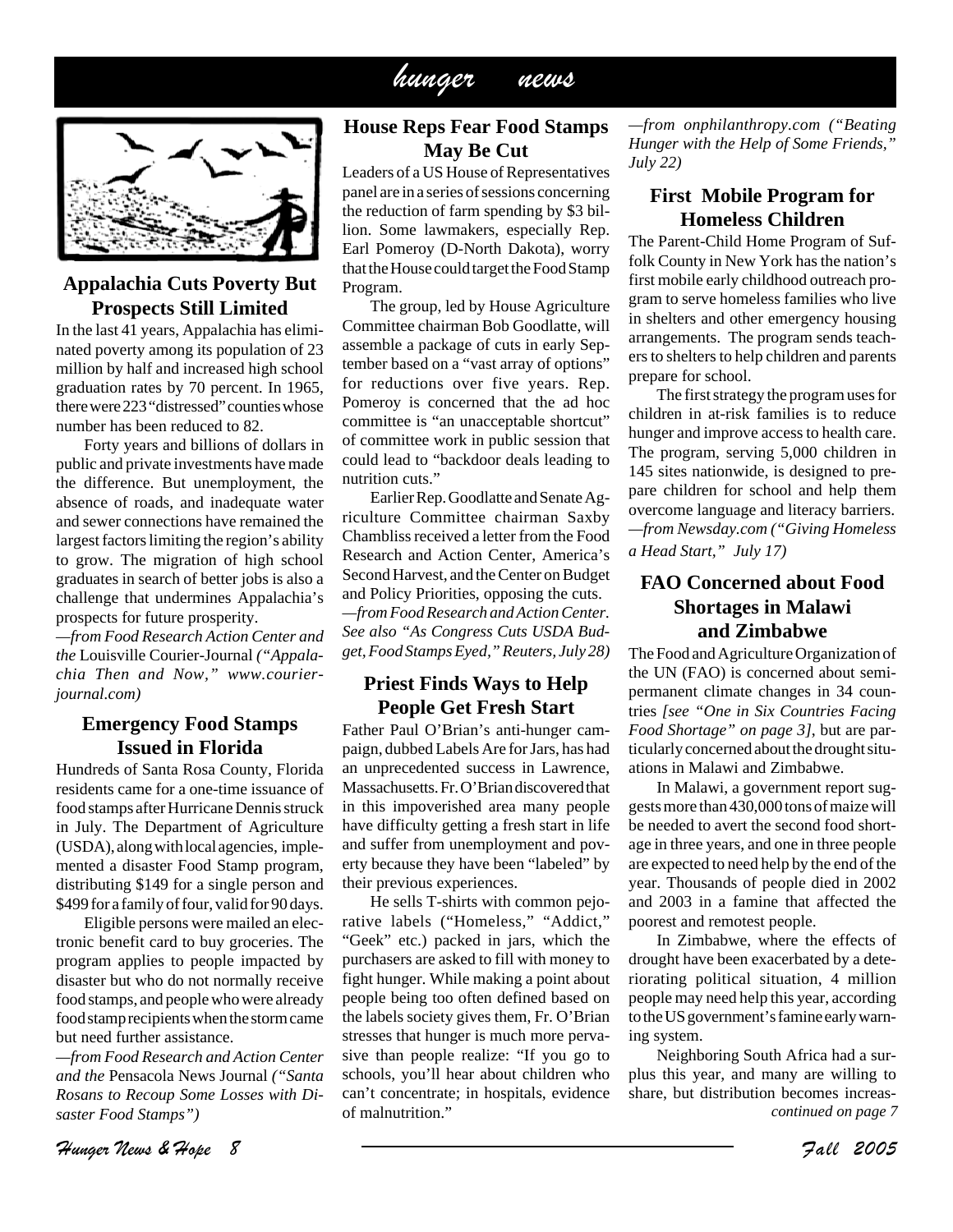

## **G-8 Debt Agreement: A Step Forward, But Not Enough**

*continued from page 1*

government has promised to use debt relief proceeds to provide Anti-Retroviral drugs to 100,000 HIV/AIDS patients.)

**2.** *The G-8 Plan Includes Too Few Countries.* The 18 countries that qualify immediately represent less than a third of countries (at least 62) that need full cancellation to meet the internationally agreed Millennium Development Goals (MDGs.) The MDGs seek to halve extreme poverty in the world by 2015.

The \$40 billion to be cancelled by this agreement represents less than 10 percent of the debt cancellation required for nations to meet the MDGs. The plan does not include heavily-indebted and impoverished middle-income countries. The African Union has called for all African nations to receive debt cancellation. The G-8 agreement applies to only 14 nations.

**3.** *The G-8 Plan Contains Onerous Conditions.* The economic policies mandated by the Heavily Indebted Poor Countries (HIPC) Initiative will continue under the G-8 debt agreement, including privatization of government-run services and industries, increased trade liberalization, and budgetary spending restrictions.

These policies have not been proven to increase per capita income growth or reduce poverty, as documented by both World Bank and civil society economists, and should be abandoned.

**4.** *The G-8 debt agreement is an important first step towards a world where external debt no longer diverts resources from impoverished people or constrains policy choices.* But Jubilee USA will work for debt cancellation for more countries (such as impoverished countries not included in this deal, middle-income countries with large impoverished populations, and those with odious/illegitimate debts) and creditors (such as the Inter-American Development Bank, Asian Development Bank, bilateral, and private creditors) not included in this year's initiative. *[For the* *complete paper, go to the Jubilee USA web site: www.jubileeusa.org.]*



#### **World Bank Report Undermines Hopes**

WASHINGTON, AUGUST 3-In early August, a leaked World Bank staff report caused concern among debt activists. A Jubilee USA statement said the report called into question "the implementation of the already limited G-8 debt agreement."

Analysts are concerned that, combined with possible IMF proposals to curtail the scope of the G-8 agreement, the World Bank proposal would undermine a key precedent of the G-8 deal—100 percent debt cancellation for 18 impoverished countries.

The World Bank argues that the 18 initially eligible countries should receive debt cancellation based on harmful economic conditions, thus causing the G-8 proposal to be revocable. "Any backtracking on the G-8 deal would result in serious consequences for those populations in the 18 initially eligible impoverished countries," a Jubilee USA statement said. The statement said these countries urgently require the resources that would be released through full debt cancellation.

"At the conclusion of their July summit, the G-8 nations endorsed their plan to cancel the debt of 18 countries immediately, with an additional 9-20 countries being eligible for cancellation in the near future," said Debayani Kar of Jubilee USA Network. "Now, this already limited agreement…looks to be under fire." —*The July 8 story is from Jubilee USA's Debayani Kar in Washington and Neil*

*Watkins in Edinburgh. The August 3 story is from the Jubilee staff in Washington. For more analysis and resources, go to www.jubileeusa.org.*

*See also "The G-8 'Commitments' on Africa: Mostly Hot Air with Little Substance," by Charles Abugre of Christian Aid, on the* World Hunger Notes *home page (www.worldhunger.org.) For more information about the relief-advocacy events leading up to the G-8 summit, see "Odd Alliance Brings About Debt Relief," by Elizabeth Becker,* New York Times News Analysis, *June 11, 2005.*



ingly difficult as President Robert Mugabe adds more and more roadblocks between the people and aid. *—from* The Guardian *(see also the FAO web site: www.fao.org)*

#### **Malnutrition Cases on the Rise in Niger**

Doctors Without Borders/Medicins Sans Frontieres (MSF) reports that they treated nearly 10,000 severely malnourished children in Maradi, southern Niger in 2004—and that the number of children arriving with severe malnutrition continues to climb in 2005. In some villages MSF recently visited, one out of every five children already shows signs of malnutrition.

*—from Doctors Without Borders (www.doctorswithoutborders.org); see also "The Rise of a Market Mentality Means Many Go Hungry in Niger" by Craig Timberg,* Washington Post*, August 11.*